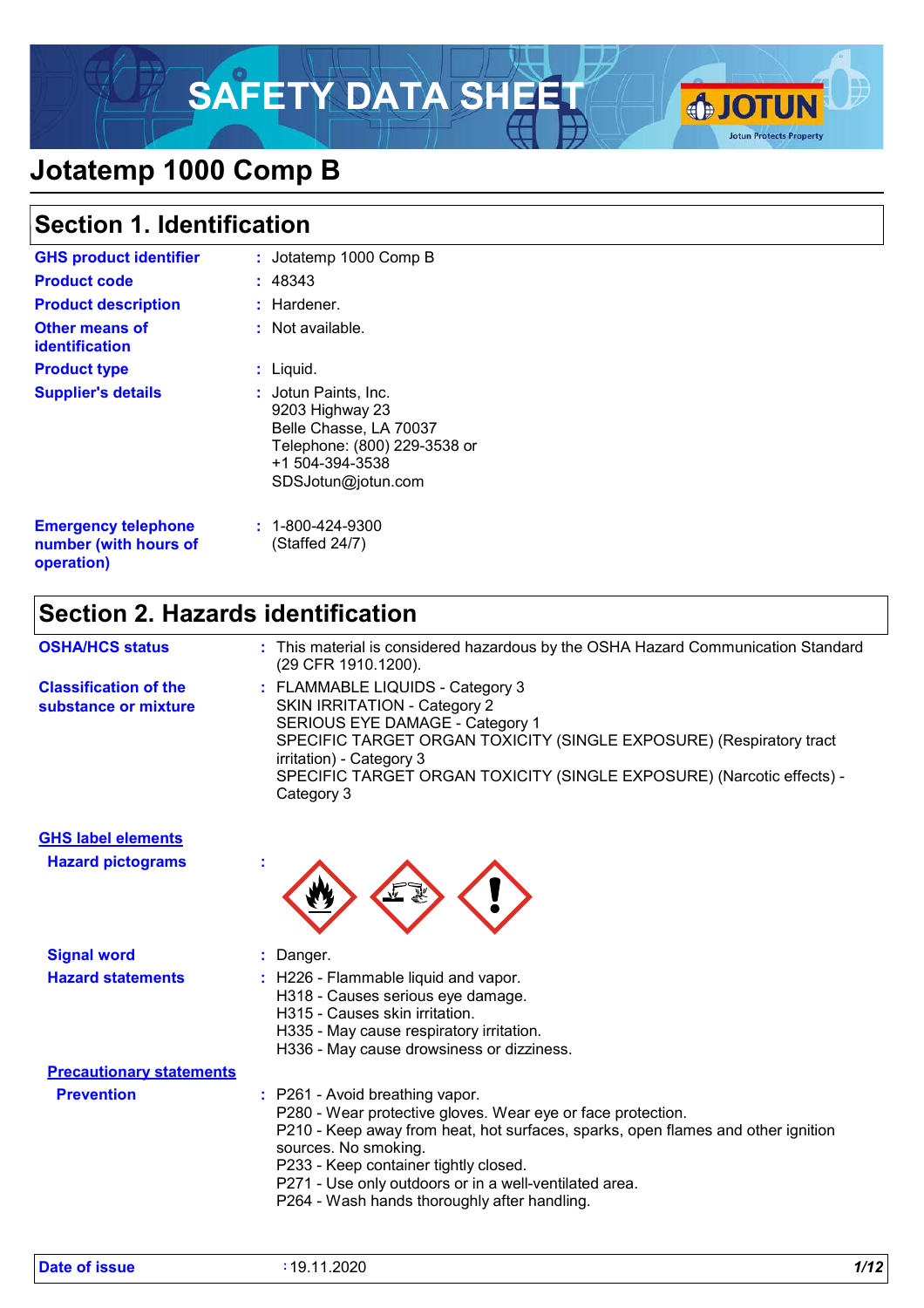### **Section 2. Hazards identification**

| <b>Response</b>                            | : P304 + P340 + P312 - IF INHALED: Remove person to fresh air and keep comfortable<br>for breathing. Call a POISON CENTER or physician if you feel unwell.<br>P302 + P352 + P362 + P364 - IF ON SKIN: Wash with plenty of soap and water. Take<br>off contaminated clothing and wash it before reuse.<br>P332 + P313 - If skin irritation occurs: Get medical attention.<br>P305 + P351 + P338 + P310 - IF IN EYES: Rinse cautiously with water for several<br>minutes. Remove contact lenses, if present and easy to do. Continue rinsing.<br>Immediately call a POISON CENTER or physician. |
|--------------------------------------------|-----------------------------------------------------------------------------------------------------------------------------------------------------------------------------------------------------------------------------------------------------------------------------------------------------------------------------------------------------------------------------------------------------------------------------------------------------------------------------------------------------------------------------------------------------------------------------------------------|
| <b>Storage</b>                             | $:$ P405 - Store locked up.<br>P403 - Store in a well-ventilated place.<br>P235 - Keep cool.                                                                                                                                                                                                                                                                                                                                                                                                                                                                                                  |
| <b>Disposal</b>                            | : P501 - Dispose of contents and container in accordance with all local, regional, national<br>and international regulations.                                                                                                                                                                                                                                                                                                                                                                                                                                                                 |
| <b>Hazards not otherwise</b><br>classified | : None known.                                                                                                                                                                                                                                                                                                                                                                                                                                                                                                                                                                                 |

### **Section 3. Composition/information on ingredients**

| <b>Substance/mixture</b>                       | : Mixture        |
|------------------------------------------------|------------------|
| <b>Other means of</b><br><b>identification</b> | : Not available. |

#### **CAS number/other identifiers**

| <b>CAS number</b>                                        | : Not applicable. |               |                       |
|----------------------------------------------------------|-------------------|---------------|-----------------------|
| <b>Product code</b>                                      | : 48343           |               |                       |
| Ingredient name                                          |                   | $\frac{9}{6}$ | <b>CAS number</b>     |
| titanium tetrabutanolate<br>titanium tetraisopropanolate |                   | ≥90<br>l≤3    | 5593-70-4<br>546-68-9 |

Any concentration shown as a range is to protect confidentiality or is due to batch variation.

**There are no additional ingredients present which, within the current knowledge of the supplier and in the concentrations applicable, are classified as hazardous to health or the environment and hence require reporting in this section.**

**Occupational exposure limits, if available, are listed in Section 8.**

### **Section 4. First aid measures**

#### **Description of necessary first aid measures**

| <b>Eye contact</b>  | : Get medical attention immediately. Call a poison center or physician. Immediately flush<br>eyes with plenty of water, occasionally lifting the upper and lower eyelids. Check for and<br>remove any contact lenses. Continue to rinse for at least 10 minutes. Chemical burns<br>must be treated promptly by a physician.                                                                                                                                                                                                                                                                                                                                                                                                        |
|---------------------|------------------------------------------------------------------------------------------------------------------------------------------------------------------------------------------------------------------------------------------------------------------------------------------------------------------------------------------------------------------------------------------------------------------------------------------------------------------------------------------------------------------------------------------------------------------------------------------------------------------------------------------------------------------------------------------------------------------------------------|
| <b>Inhalation</b>   | : Get medical attention immediately. Call a poison center or physician. Remove victim to<br>fresh air and keep at rest in a position comfortable for breathing. If it is suspected that<br>fumes are still present, the rescuer should wear an appropriate mask or self-contained<br>breathing apparatus. If not breathing, if breathing is irregular or if respiratory arrest<br>occurs, provide artificial respiration or oxygen by trained personnel. It may be<br>dangerous to the person providing aid to give mouth-to-mouth resuscitation. If<br>unconscious, place in recovery position and get medical attention immediately. Maintain<br>an open airway. Loosen tight clothing such as a collar, tie, belt or waistband. |
| <b>Skin contact</b> | : Get medical attention immediately. Call a poison center or physician. Flush<br>contaminated skin with plenty of water. Remove contaminated clothing and shoes.<br>Wash contaminated clothing thoroughly with water before removing it, or wear gloves.<br>Continue to rinse for at least 10 minutes. Chemical burns must be treated promptly by a<br>physician. Wash clothing before reuse. Clean shoes thoroughly before reuse.                                                                                                                                                                                                                                                                                                 |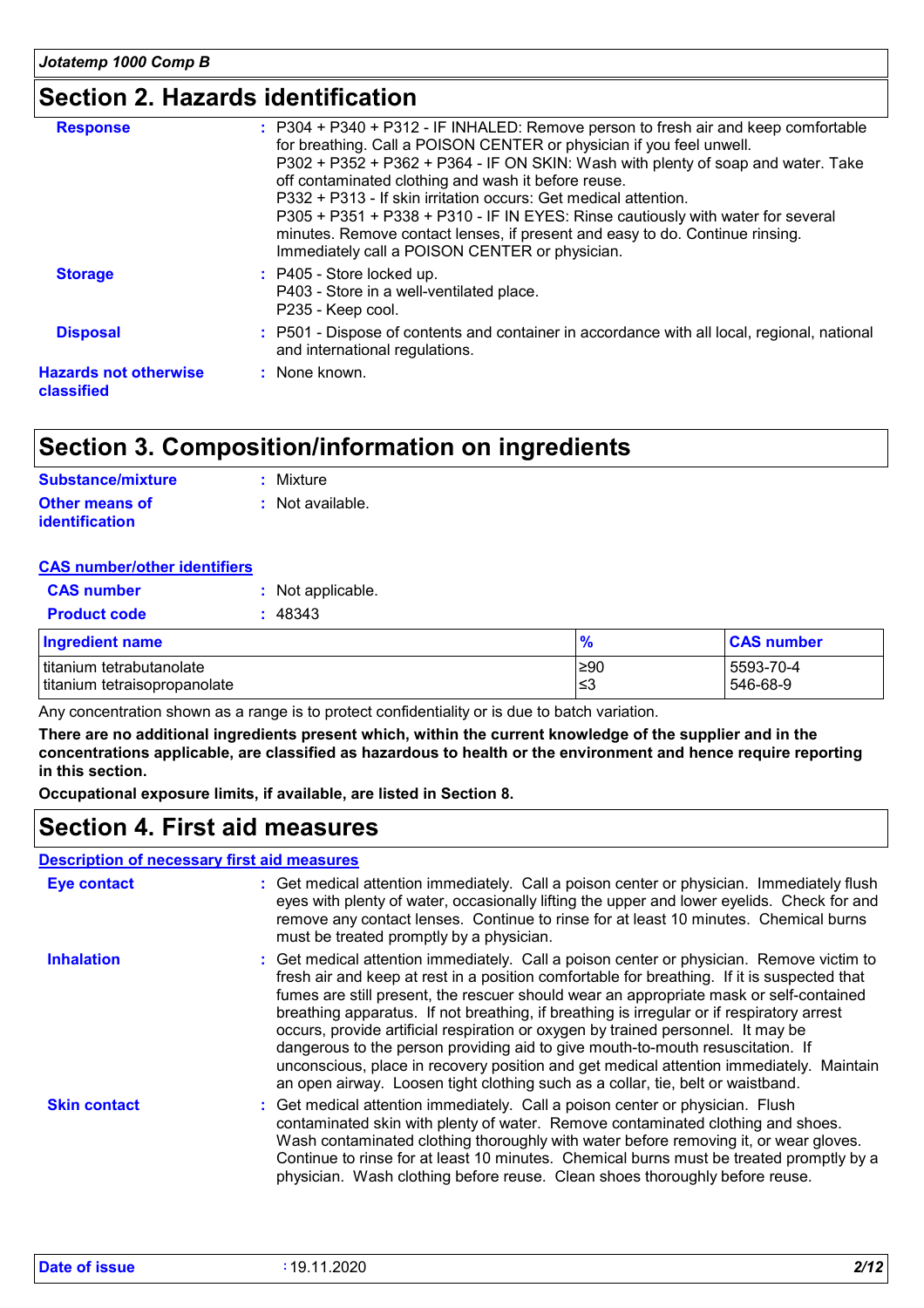| <b>Ingestion</b>                                          | : Get medical attention immediately. Call a poison center or physician. Wash out mouth<br>with water. Remove dentures if any. Remove victim to fresh air and keep at rest in a<br>position comfortable for breathing. If material has been swallowed and the exposed<br>person is conscious, give small quantities of water to drink. Stop if the exposed person<br>feels sick as vomiting may be dangerous. Do not induce vomiting unless directed to do<br>so by medical personnel. If vomiting occurs, the head should be kept low so that vomit<br>does not enter the lungs. Chemical burns must be treated promptly by a physician.<br>Never give anything by mouth to an unconscious person. If unconscious, place in<br>recovery position and get medical attention immediately. Maintain an open airway.<br>Loosen tight clothing such as a collar, tie, belt or waistband. |  |
|-----------------------------------------------------------|-------------------------------------------------------------------------------------------------------------------------------------------------------------------------------------------------------------------------------------------------------------------------------------------------------------------------------------------------------------------------------------------------------------------------------------------------------------------------------------------------------------------------------------------------------------------------------------------------------------------------------------------------------------------------------------------------------------------------------------------------------------------------------------------------------------------------------------------------------------------------------------|--|
| <b>Most important symptoms/effects, acute and delayed</b> |                                                                                                                                                                                                                                                                                                                                                                                                                                                                                                                                                                                                                                                                                                                                                                                                                                                                                     |  |
| <b>Potential acute health effects</b>                     |                                                                                                                                                                                                                                                                                                                                                                                                                                                                                                                                                                                                                                                                                                                                                                                                                                                                                     |  |
| <b>Eye contact</b>                                        | : Causes serious eye damage.                                                                                                                                                                                                                                                                                                                                                                                                                                                                                                                                                                                                                                                                                                                                                                                                                                                        |  |
| <b>Inhalation</b>                                         | May cause drowsiness or dizziness. May cause respiratory irritation.                                                                                                                                                                                                                                                                                                                                                                                                                                                                                                                                                                                                                                                                                                                                                                                                                |  |
| <b>Skin contact</b>                                       | Causes skin irritation.                                                                                                                                                                                                                                                                                                                                                                                                                                                                                                                                                                                                                                                                                                                                                                                                                                                             |  |
| <b>Ingestion</b>                                          | : No known significant effects or critical hazards.                                                                                                                                                                                                                                                                                                                                                                                                                                                                                                                                                                                                                                                                                                                                                                                                                                 |  |
| <b>Over-exposure signs/symptoms</b>                       |                                                                                                                                                                                                                                                                                                                                                                                                                                                                                                                                                                                                                                                                                                                                                                                                                                                                                     |  |
| <b>Eye contact</b>                                        | : Adverse symptoms may include the following:<br>pain<br>watering<br>redness                                                                                                                                                                                                                                                                                                                                                                                                                                                                                                                                                                                                                                                                                                                                                                                                        |  |
| <b>Inhalation</b>                                         | : Adverse symptoms may include the following:<br>respiratory tract irritation<br>coughing<br>nausea or vomiting<br>headache<br>drowsiness/fatigue<br>dizziness/vertigo<br>unconsciousness                                                                                                                                                                                                                                                                                                                                                                                                                                                                                                                                                                                                                                                                                           |  |
| <b>Skin contact</b>                                       | : Adverse symptoms may include the following:<br>pain or irritation<br>redness<br>blistering may occur                                                                                                                                                                                                                                                                                                                                                                                                                                                                                                                                                                                                                                                                                                                                                                              |  |
| <b>Ingestion</b>                                          | : Adverse symptoms may include the following:<br>stomach pains                                                                                                                                                                                                                                                                                                                                                                                                                                                                                                                                                                                                                                                                                                                                                                                                                      |  |
|                                                           | <b>Indication of immediate medical attention and special treatment needed, if necessary</b>                                                                                                                                                                                                                                                                                                                                                                                                                                                                                                                                                                                                                                                                                                                                                                                         |  |
| <b>Notes to physician</b>                                 | : Treat symptomatically. Contact poison treatment specialist immediately if large<br>quantities have been ingested or inhaled.                                                                                                                                                                                                                                                                                                                                                                                                                                                                                                                                                                                                                                                                                                                                                      |  |
| <b>Specific treatments</b>                                | : No specific treatment.                                                                                                                                                                                                                                                                                                                                                                                                                                                                                                                                                                                                                                                                                                                                                                                                                                                            |  |
| <b>Protection of first-aiders</b>                         | : No action shall be taken involving any personal risk or without suitable training. If it is<br>suspected that fumes are still present, the rescuer should wear an appropriate mask or<br>self-contained breathing apparatus. It may be dangerous to the person providing aid to<br>give mouth-to-mouth resuscitation. Wash contaminated clothing thoroughly with water<br>before removing it, or wear gloves.                                                                                                                                                                                                                                                                                                                                                                                                                                                                     |  |
|                                                           |                                                                                                                                                                                                                                                                                                                                                                                                                                                                                                                                                                                                                                                                                                                                                                                                                                                                                     |  |

**See toxicological information (Section 11)**

### **Section 5. Fire-fighting measures**

| <b>Extinguishing media</b>             |                                                        |
|----------------------------------------|--------------------------------------------------------|
| <b>Suitable extinguishing</b><br>media | : Use dry chemical, $CO2$ , water spray (fog) or foam. |
| Unsuitable extinguishing<br>media      | : Do not use water jet.                                |

| Date of issue | 19.11.2020 | 3/12 |
|---------------|------------|------|
|---------------|------------|------|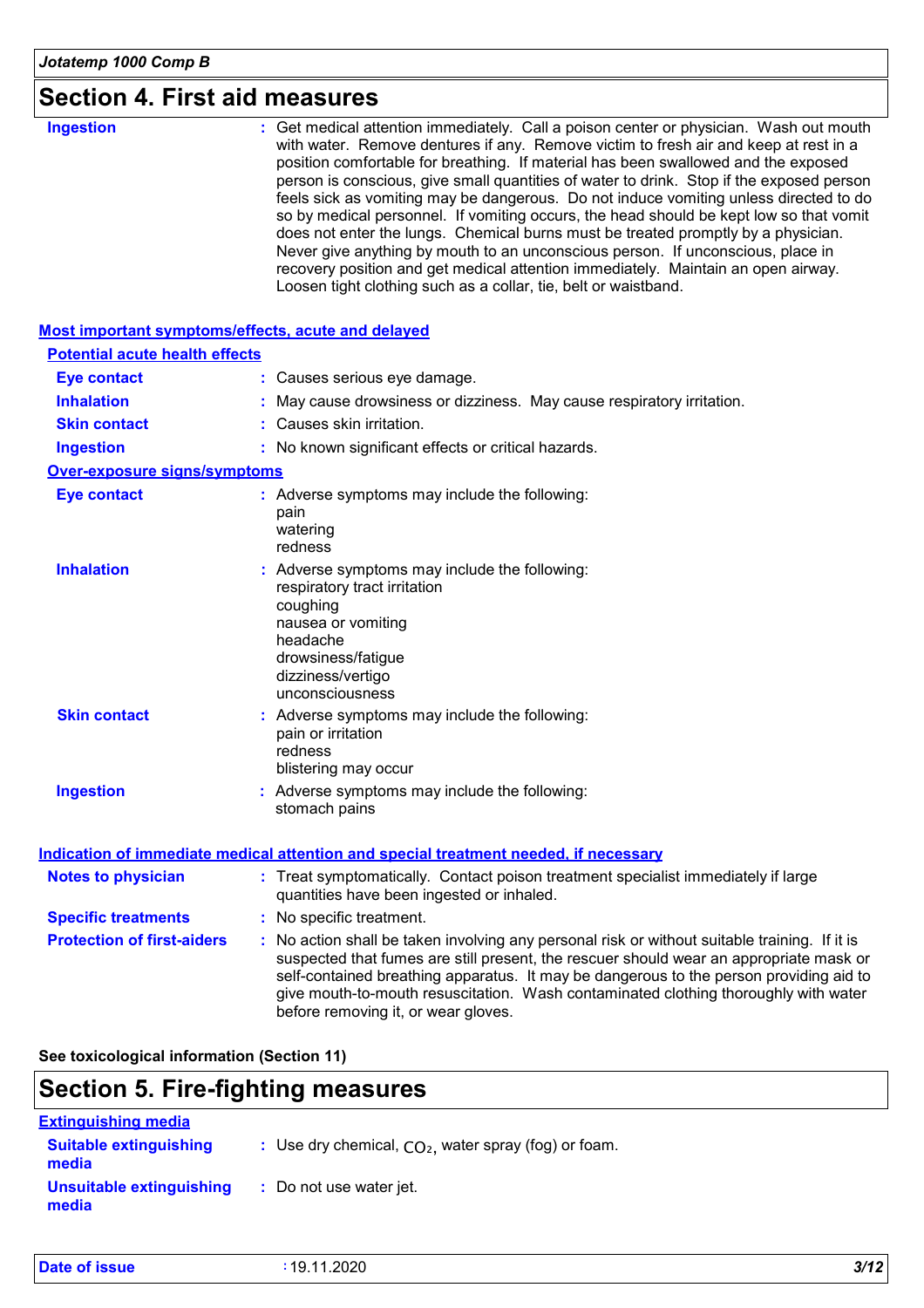### **Section 5. Fire-fighting measures**

| <b>Specific hazards arising</b><br>from the chemical     | : Flammable liquid and vapor. Runoff to sewer may create fire or explosion hazard. In a<br>fire or if heated, a pressure increase will occur and the container may burst, with the risk<br>of a subsequent explosion.                                                                                                         |
|----------------------------------------------------------|-------------------------------------------------------------------------------------------------------------------------------------------------------------------------------------------------------------------------------------------------------------------------------------------------------------------------------|
| <b>Hazardous thermal</b><br>decomposition products       | Decomposition products may include the following materials:<br>carbon dioxide<br>carbon monoxide<br>metal oxide/oxides                                                                                                                                                                                                        |
| <b>Special protective actions</b><br>for fire-fighters   | : Promptly isolate the scene by removing all persons from the vicinity of the incident if<br>there is a fire. No action shall be taken involving any personal risk or without suitable<br>training. Move containers from fire area if this can be done without risk. Use water<br>spray to keep fire-exposed containers cool. |
| <b>Special protective</b><br>equipment for fire-fighters | : Fire-fighters should wear appropriate protective equipment and self-contained breathing<br>apparatus (SCBA) with a full face-piece operated in positive pressure mode.                                                                                                                                                      |

### **Section 6. Accidental release measures**

#### **Personal precautions, protective equipment and emergency procedures**

| For non-emergency<br>personnel                               | : No action shall be taken involving any personal risk or without suitable training.<br>Evacuate surrounding areas. Keep unnecessary and unprotected personnel from<br>entering. Do not touch or walk through spilled material. Shut off all ignition sources.<br>No flares, smoking or flames in hazard area. Do not breathe vapor or mist. Provide<br>adequate ventilation. Wear appropriate respirator when ventilation is inadequate. Put<br>on appropriate personal protective equipment.                                                                                                                                                                                                                                                                       |
|--------------------------------------------------------------|----------------------------------------------------------------------------------------------------------------------------------------------------------------------------------------------------------------------------------------------------------------------------------------------------------------------------------------------------------------------------------------------------------------------------------------------------------------------------------------------------------------------------------------------------------------------------------------------------------------------------------------------------------------------------------------------------------------------------------------------------------------------|
| For emergency responders                                     | If specialized clothing is required to deal with the spillage, take note of any information in<br>÷.<br>Section 8 on suitable and unsuitable materials. See also the information in "For non-<br>emergency personnel".                                                                                                                                                                                                                                                                                                                                                                                                                                                                                                                                               |
| <b>Environmental precautions</b>                             | : Avoid dispersal of spilled material and runoff and contact with soil, waterways, drains<br>and sewers. Inform the relevant authorities if the product has caused environmental<br>pollution (sewers, waterways, soil or air).                                                                                                                                                                                                                                                                                                                                                                                                                                                                                                                                      |
| <b>Methods and materials for containment and cleaning up</b> |                                                                                                                                                                                                                                                                                                                                                                                                                                                                                                                                                                                                                                                                                                                                                                      |
| <b>Small spill</b>                                           | : Stop leak if without risk. Move containers from spill area. Use spark-proof tools and<br>explosion-proof equipment. Dilute with water and mop up if water-soluble. Alternatively,<br>or if water-insoluble, absorb with an inert dry material and place in an appropriate waste<br>disposal container. Dispose of via a licensed waste disposal contractor.                                                                                                                                                                                                                                                                                                                                                                                                        |
| <b>Large spill</b>                                           | : Stop leak if without risk. Move containers from spill area. Use spark-proof tools and<br>explosion-proof equipment. Approach release from upwind. Prevent entry into sewers,<br>water courses, basements or confined areas. Wash spillages into an effluent treatment<br>plant or proceed as follows. Contain and collect spillage with non-combustible,<br>absorbent material e.g. sand, earth, vermiculite or diatomaceous earth and place in<br>container for disposal according to local regulations (see Section 13). Dispose of via a<br>licensed waste disposal contractor. Contaminated absorbent material may pose the<br>same hazard as the spilled product. Note: see Section 1 for emergency contact<br>information and Section 13 for waste disposal. |

### **Section 7. Handling and storage**

#### **Precautions for safe handling**

| <b>Protective measures</b> | : Put on appropriate personal protective equipment (see Section 8). Do not get in eyes or<br>on skin or clothing. Do not breathe vapor or mist. Do not ingest. Use only with<br>adequate ventilation. Wear appropriate respirator when ventilation is inadequate. Do<br>not enter storage areas and confined spaces unless adequately ventilated. Keep in the<br>original container or an approved alternative made from a compatible material, kept<br>tightly closed when not in use. Store and use away from heat, sparks, open flame or<br>any other ignition source. Use explosion-proof electrical (ventilating, lighting and<br>material handling) equipment. Use only non-sparking tools. Take precautionary |
|----------------------------|----------------------------------------------------------------------------------------------------------------------------------------------------------------------------------------------------------------------------------------------------------------------------------------------------------------------------------------------------------------------------------------------------------------------------------------------------------------------------------------------------------------------------------------------------------------------------------------------------------------------------------------------------------------------------------------------------------------------|
|                            | measures against electrostatic discharges. Empty containers retain product residue<br>and can be hazardous. Do not reuse container.                                                                                                                                                                                                                                                                                                                                                                                                                                                                                                                                                                                  |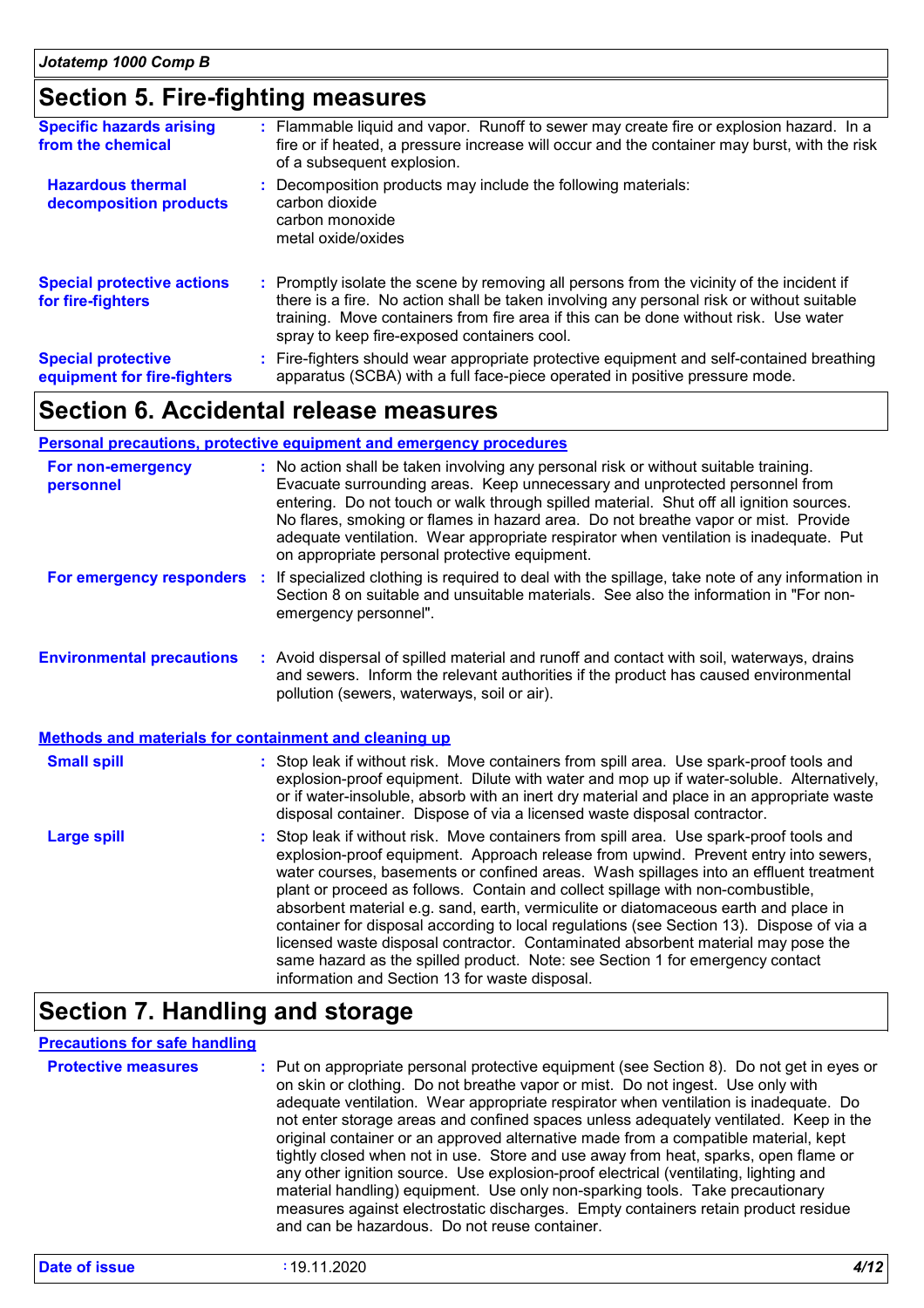### **Section 7. Handling and storage**

| <b>Advice on general</b><br>occupational hygiene                                 |  | : Eating, drinking and smoking should be prohibited in areas where this material is<br>handled, stored and processed. Workers should wash hands and face before eating,<br>drinking and smoking. Remove contaminated clothing and protective equipment before<br>entering eating areas. See also Section 8 for additional information on hygiene<br>measures.                                                                                                                                                                                                                                                                                                                                                          |
|----------------------------------------------------------------------------------|--|------------------------------------------------------------------------------------------------------------------------------------------------------------------------------------------------------------------------------------------------------------------------------------------------------------------------------------------------------------------------------------------------------------------------------------------------------------------------------------------------------------------------------------------------------------------------------------------------------------------------------------------------------------------------------------------------------------------------|
| <b>Conditions for safe storage,</b><br>including any<br><i>incompatibilities</i> |  | Store in accordance with local regulations. Store in a segregated and approved area.<br>÷.<br>Store in original container protected from direct sunlight in a dry, cool and well-ventilated<br>area, away from incompatible materials (see Section 10) and food and drink. Store<br>locked up. Eliminate all ignition sources. Separate from oxidizing materials. Keep<br>container tightly closed and sealed until ready for use. Containers that have been<br>opened must be carefully resealed and kept upright to prevent leakage. Do not store in<br>unlabeled containers. Use appropriate containment to avoid environmental<br>contamination. See Section 10 for incompatible materials before handling or use. |

### **Section 8. Exposure controls/personal protection**

#### **Control parameters**

#### **Occupational exposure limits**

| <b>Ingredient name</b>                                   |  |                                                                                                                                | <b>Exposure limits</b>                                                                                                                                                                                                                                                                                                                                                                                                                                                                                                                              |  |
|----------------------------------------------------------|--|--------------------------------------------------------------------------------------------------------------------------------|-----------------------------------------------------------------------------------------------------------------------------------------------------------------------------------------------------------------------------------------------------------------------------------------------------------------------------------------------------------------------------------------------------------------------------------------------------------------------------------------------------------------------------------------------------|--|
| titanium tetrabutanolate<br>titanium tetraisopropanolate |  |                                                                                                                                | None<br>None                                                                                                                                                                                                                                                                                                                                                                                                                                                                                                                                        |  |
| <b>Appropriate engineering</b><br>controls               |  | ventilation equipment.                                                                                                         | : Use only with adequate ventilation. Use process enclosures, local exhaust ventilation or<br>other engineering controls to keep worker exposure to airborne contaminants below any<br>recommended or statutory limits. The engineering controls also need to keep gas,<br>vapor or dust concentrations below any lower explosive limits. Use explosion-proof                                                                                                                                                                                       |  |
| <b>Environmental exposure</b><br><b>controls</b>         |  | will be necessary to reduce emissions to acceptable levels.                                                                    | Emissions from ventilation or work process equipment should be checked to ensure<br>they comply with the requirements of environmental protection legislation. In some<br>cases, fume scrubbers, filters or engineering modifications to the process equipment                                                                                                                                                                                                                                                                                      |  |
| <b>Individual protection measures</b>                    |  |                                                                                                                                |                                                                                                                                                                                                                                                                                                                                                                                                                                                                                                                                                     |  |
| <b>Hygiene measures</b>                                  |  | eating, smoking and using the lavatory and at the end of the working period.<br>showers are close to the workstation location. | : Wash hands, forearms and face thoroughly after handling chemical products, before<br>Appropriate techniques should be used to remove potentially contaminated clothing.<br>Wash contaminated clothing before reusing. Ensure that eyewash stations and safety                                                                                                                                                                                                                                                                                     |  |
| <b>Eye/face protection</b>                               |  |                                                                                                                                | : Safety eyewear complying with an approved standard should be used when a risk<br>assessment indicates this is necessary to avoid exposure to liquid splashes, mists,<br>gases or dusts. If contact is possible, the following protection should be worn, unless<br>the assessment indicates a higher degree of protection: chemical splash goggles and/<br>or face shield. If inhalation hazards exist, a full-face respirator may be required instead.                                                                                           |  |
| <b>Skin protection</b>                                   |  |                                                                                                                                |                                                                                                                                                                                                                                                                                                                                                                                                                                                                                                                                                     |  |
| <b>Hand protection</b>                                   |  | protection time of the gloves cannot be accurately estimated.                                                                  | Chemical-resistant, impervious gloves complying with an approved standard should be<br>worn at all times when handling chemical products if a risk assessment indicates this is<br>necessary. Considering the parameters specified by the glove manufacturer, check<br>during use that the gloves are still retaining their protective properties. It should be<br>noted that the time to breakthrough for any glove material may be different for different<br>glove manufacturers. In the case of mixtures, consisting of several substances, the |  |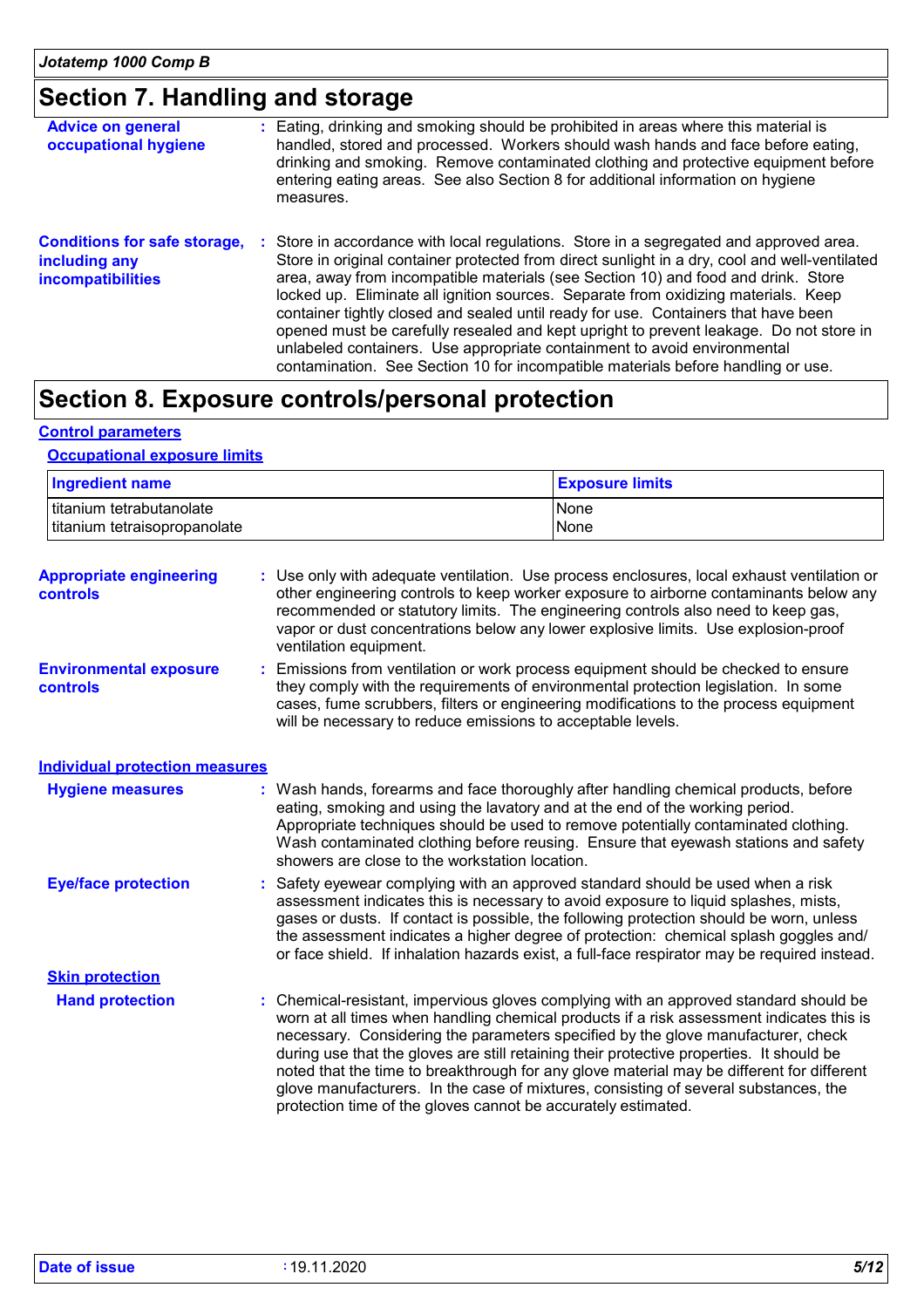### **Section 8. Exposure controls/personal protection**

|                               | There is no one glove material or combination of materials that will give unlimited<br>resistance to any individual or combination of chemicals.                                                                                                                                                                                                                                                                               |
|-------------------------------|--------------------------------------------------------------------------------------------------------------------------------------------------------------------------------------------------------------------------------------------------------------------------------------------------------------------------------------------------------------------------------------------------------------------------------|
|                               | The breakthrough time must be greater than the end use time of the product.                                                                                                                                                                                                                                                                                                                                                    |
|                               | The instructions and information provided by the glove manufacturer on use,<br>storage, maintenance and replacement must be followed.                                                                                                                                                                                                                                                                                          |
|                               | Gloves should be replaced regularly and if there is any sign of damage to the glove<br>material.                                                                                                                                                                                                                                                                                                                               |
|                               | Always ensure that gloves are free from defects and that they are stored and used<br>correctly.                                                                                                                                                                                                                                                                                                                                |
|                               | The performance or effectiveness of the glove may be reduced by physical/chemical<br>damage and poor maintenance.                                                                                                                                                                                                                                                                                                              |
|                               | Barrier creams may help to protect the exposed areas of the skin but should not be<br>applied once exposure has occurred.                                                                                                                                                                                                                                                                                                      |
|                               | Wear suitable gloves tested to EN374.<br>Recommended, gloves(breakthrough time) > 8 hours: butyl rubber                                                                                                                                                                                                                                                                                                                        |
|                               |                                                                                                                                                                                                                                                                                                                                                                                                                                |
| <b>Body protection</b>        | : Personal protective equipment for the body should be selected based on the task being<br>performed and the risks involved and should be approved by a specialist before<br>handling this product. When there is a risk of ignition from static electricity, wear anti-<br>static protective clothing. For the greatest protection from static discharges, clothing<br>should include anti-static overalls, boots and gloves. |
| <b>Other skin protection</b>  | : Appropriate footwear and any additional skin protection measures should be selected<br>based on the task being performed and the risks involved and should be approved by a<br>specialist before handling this product.                                                                                                                                                                                                      |
| <b>Respiratory protection</b> | Based on the hazard and potential for exposure, select a respirator that meets the<br>appropriate standard or certification. Respirators must be used according to a<br>respiratory protection program to ensure proper fitting, training, and other important<br>aspects of use.                                                                                                                                              |

### **Section 9. Physical and chemical properties**

| <b>Appearance</b>                                 |    |                                                                                          |                            |  |
|---------------------------------------------------|----|------------------------------------------------------------------------------------------|----------------------------|--|
| <b>Physical state</b>                             |    | $:$ Liquid.                                                                              |                            |  |
| <b>Color</b>                                      |    | : Various                                                                                |                            |  |
| <b>Odor</b>                                       | ÷. | Characteristic.                                                                          |                            |  |
| <b>Odor threshold</b>                             |    | : Not applicable.                                                                        |                            |  |
| pH                                                |    | Not applicable.                                                                          |                            |  |
| <b>Melting point</b>                              |    | : Not applicable.                                                                        |                            |  |
| <b>Boiling point</b>                              |    | : Lowest known value: $220^{\circ}$ C (428 $^{\circ}$ F) (titanium tetraisopropanolate). |                            |  |
| <b>Flash point</b>                                |    | : Closed cup: $40^{\circ}$ C (104 $^{\circ}$ F)                                          |                            |  |
| <b>Evaporation rate</b>                           |    | : Not available.                                                                         |                            |  |
| <b>Flammability (solid, gas)</b>                  |    | : Not applicable.                                                                        |                            |  |
| Lower and upper explosive<br>(flammable) limits   |    | : Not applicable.                                                                        |                            |  |
| <b>Vapor pressure</b>                             |    | : Not available.                                                                         |                            |  |
| <b>Vapor density</b>                              |    | : Not available.                                                                         |                            |  |
| <b>Relative density</b>                           |    | : $0.996$ g/cm <sup>3</sup> @ 20 °C                                                      | 8.31 pounds/gallon @ 20 °C |  |
| <b>Solubility</b>                                 |    | : Insoluble in the following materials: cold water and hot water.                        |                            |  |
| <b>Partition coefficient: n-</b><br>octanol/water |    | : Not available.                                                                         |                            |  |
| <b>Auto-ignition temperature</b>                  |    | : Not available.                                                                         |                            |  |
| <b>Decomposition temperature</b>                  |    | : Not available.                                                                         |                            |  |
| <b>Viscosity</b>                                  |    | : Kinematic (40°C (104°F)): >0.205 cm <sup>2</sup> /s (>20.5 mm <sup>2</sup> /s)         |                            |  |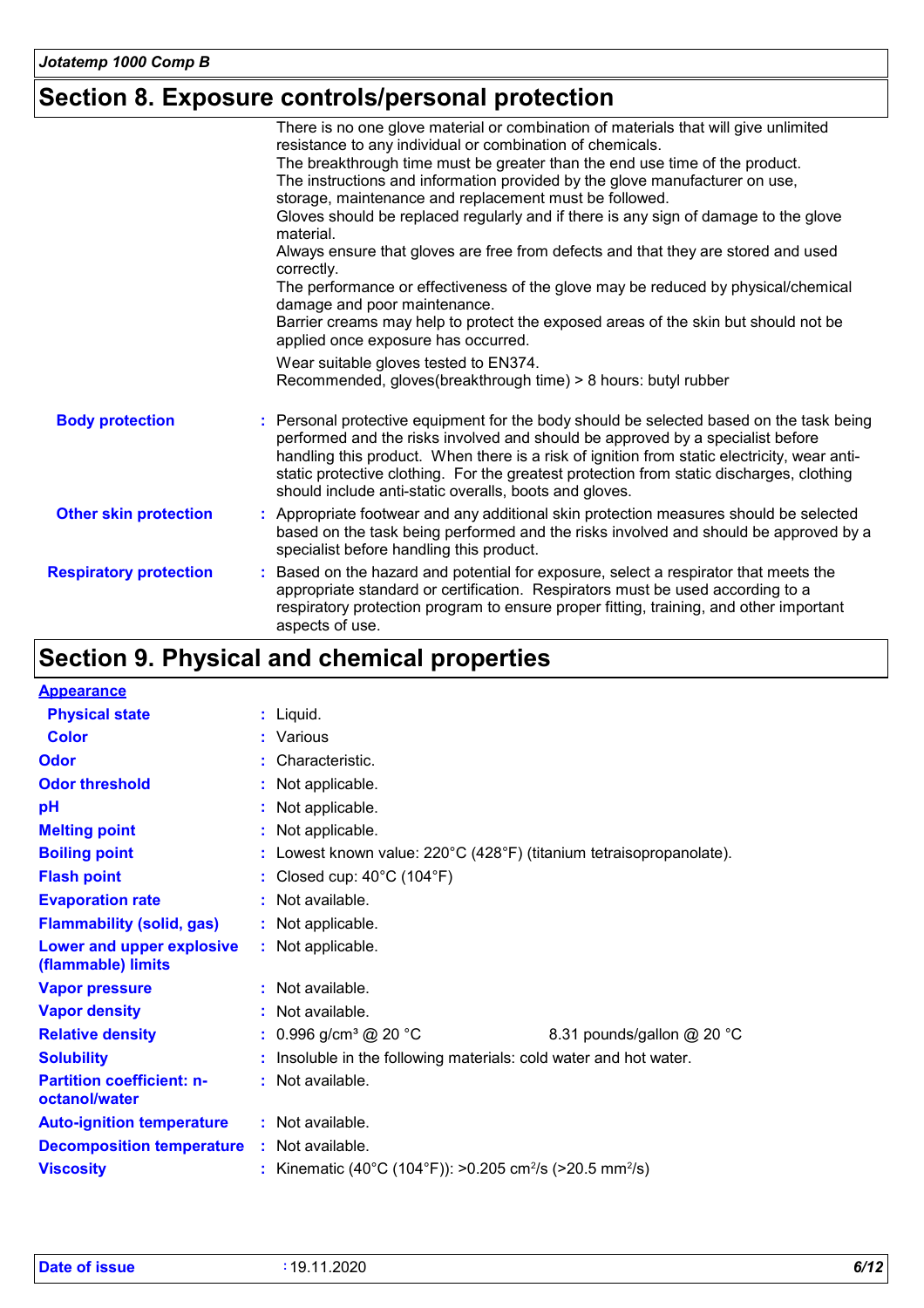### **Section 10. Stability and reactivity**

| <b>Reactivity</b>                                   | : No specific test data related to reactivity available for this product or its ingredients.                                                                                 |
|-----------------------------------------------------|------------------------------------------------------------------------------------------------------------------------------------------------------------------------------|
| <b>Chemical stability</b>                           | : The product is stable.                                                                                                                                                     |
| <b>Possibility of hazardous</b><br><b>reactions</b> | : Under normal conditions of storage and use, hazardous reactions will not occur.                                                                                            |
| <b>Conditions to avoid</b>                          | : Avoid all possible sources of ignition (spark or flame). Do not pressurize, cut, weld,<br>braze, solder, drill, grind or expose containers to heat or sources of ignition. |
| <b>Incompatible materials</b>                       | : Reactive or incompatible with the following materials:<br>oxidizing materials                                                                                              |
| <b>Hazardous decomposition</b><br>products          | : Under normal conditions of storage and use, hazardous decomposition products should<br>not be produced.                                                                    |

### **Section 11. Toxicological information**

#### **Information on toxicological effects**

#### **Acute toxicity**

| <b>Product/ingredient name</b> | <b>Result</b> | <b>Species</b> | <b>Dose</b> | <b>Exposure</b> |
|--------------------------------|---------------|----------------|-------------|-----------------|
| titanium tetrabutanolate       | LD50 Oral     | Rat            | 3122 mg/kg  |                 |

#### **Irritation/Corrosion**

| <b>Product/ingredient name</b> | <b>Result</b>            | <b>Species</b>                     | <b>Score</b>   | <b>Exposure</b>            | <b>Observation</b>       |
|--------------------------------|--------------------------|------------------------------------|----------------|----------------------------|--------------------------|
| titanium tetrabutanolate       | Eyes - Irritant          | Mammal -<br>species<br>unspecified |                |                            |                          |
|                                | Skin - Mild irritant     | Mammal -<br>species<br>unspecified | $\blacksquare$ |                            | $\overline{\phantom{0}}$ |
| titanium tetraisopropanolate   | Eyes - Moderate irritant | Rabbit                             |                | 24 hours 20<br>milligrams  | $\overline{\phantom{a}}$ |
|                                | Skin - Mild irritant     | Rabbit                             |                | 24 hours 500<br>milligrams | $\overline{\phantom{a}}$ |
|                                | Eyes - Mild irritant     | Mammal -<br>species<br>unspecified |                |                            |                          |

#### **Sensitization**

Not available.

#### **Mutagenicity**

Not available.

#### **Carcinogenicity**

Not available.

#### **Reproductive toxicity** Not available.

#### **Teratogenicity**

Not available.

#### **Specific target organ toxicity (single exposure)**

| <b>Name</b>                  | <b>Category</b>          | <b>Route of</b><br>exposure        | <b>Target organs</b>                                           |
|------------------------------|--------------------------|------------------------------------|----------------------------------------------------------------|
| titanium tetrabutanolate     | Category 3<br>Category 3 | Not applicable.<br>Not applicable. | l Narcotic effects<br>Respiratory tract<br><b>l</b> irritation |
| titanium tetraisopropanolate | Category 3               | Not applicable.                    | l Narcotic effects                                             |

Not available.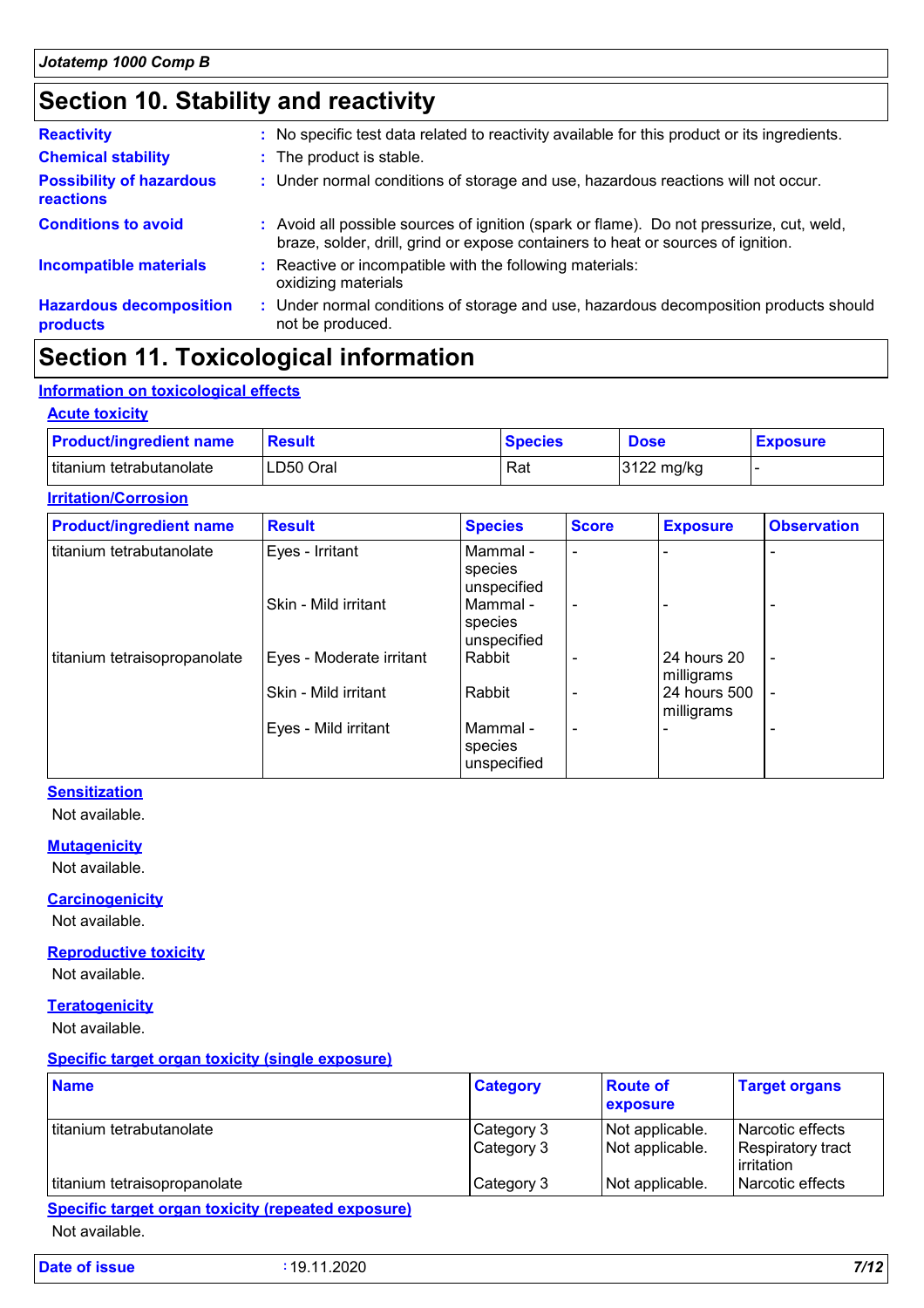## **Section 11. Toxicological information**

### **Aspiration hazard**

Not available.

| <b>Information on the likely</b><br>routes of exposure      | : Not available.                                                                                                                                                                          |
|-------------------------------------------------------------|-------------------------------------------------------------------------------------------------------------------------------------------------------------------------------------------|
| <b>Potential acute health effects</b>                       |                                                                                                                                                                                           |
| <b>Eye contact</b>                                          | : Causes serious eye damage.                                                                                                                                                              |
| <b>Inhalation</b>                                           | May cause drowsiness or dizziness. May cause respiratory irritation.                                                                                                                      |
| <b>Skin contact</b>                                         | : Causes skin irritation.                                                                                                                                                                 |
| <b>Ingestion</b>                                            | : No known significant effects or critical hazards.                                                                                                                                       |
|                                                             | Symptoms related to the physical, chemical and toxicological characteristics                                                                                                              |
| <b>Eye contact</b>                                          | : Adverse symptoms may include the following:<br>pain<br>watering<br>redness                                                                                                              |
| <b>Inhalation</b>                                           | : Adverse symptoms may include the following:<br>respiratory tract irritation<br>coughing<br>nausea or vomiting<br>headache<br>drowsiness/fatigue<br>dizziness/vertigo<br>unconsciousness |
| <b>Skin contact</b>                                         | : Adverse symptoms may include the following:<br>pain or irritation<br>redness<br>blistering may occur                                                                                    |
| <b>Ingestion</b>                                            | : Adverse symptoms may include the following:<br>stomach pains                                                                                                                            |
|                                                             | Delayed and immediate effects and also chronic effects from short and long term exposure                                                                                                  |
| <b>Short term exposure</b>                                  |                                                                                                                                                                                           |
| <b>Potential immediate</b><br>effects                       | : Not available.                                                                                                                                                                          |
| <b>Potential delayed effects</b>                            | : Not available.                                                                                                                                                                          |
| Long term exposure<br><b>Potential immediate</b><br>effects | : Not available.                                                                                                                                                                          |
| <b>Potential delayed effects</b>                            | : Not available.                                                                                                                                                                          |
| <b>Potential chronic health effects</b>                     |                                                                                                                                                                                           |
| Not available.                                              |                                                                                                                                                                                           |
| <b>General</b>                                              | : No known significant effects or critical hazards.                                                                                                                                       |
| <b>Carcinogenicity</b>                                      | No known significant effects or critical hazards.                                                                                                                                         |
| <b>Mutagenicity</b>                                         | No known significant effects or critical hazards.                                                                                                                                         |
| <b>Teratogenicity</b>                                       | No known significant effects or critical hazards.                                                                                                                                         |
| <b>Developmental effects</b>                                | No known significant effects or critical hazards.                                                                                                                                         |
| <b>Fertility effects</b>                                    | No known significant effects or critical hazards.                                                                                                                                         |
| <b>Numerical measures of toxicity</b>                       |                                                                                                                                                                                           |

**Acute toxicity estimates**

Not available.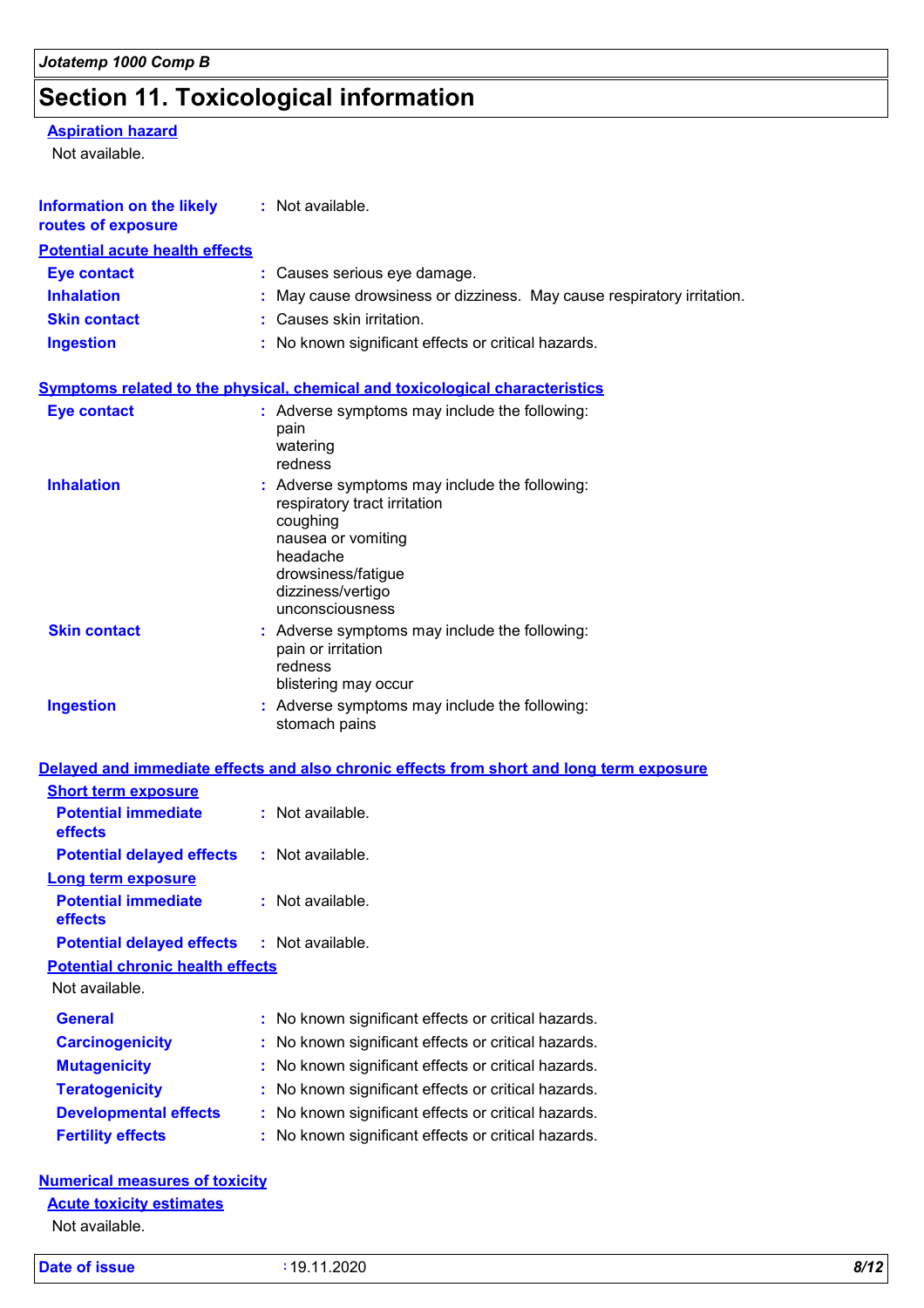### **Section 11. Toxicological information**

### **Section 12. Ecological information**

#### **Toxicity**

Not available.

#### **Persistence and degradability**

Not available.

#### **Bioaccumulative potential**

Not available.

#### **Mobility in soil**

| <b>Soil/water partition</b>    | : Not available. |  |
|--------------------------------|------------------|--|
| coefficient (K <sub>oc</sub> ) |                  |  |

**Other adverse effects :** No known significant effects or critical hazards.

### **Section 13. Disposal considerations**

**Disposal methods :**

The generation of waste should be avoided or minimized wherever possible. Disposal of this product, solutions and any by-products should at all times comply with the requirements of environmental protection and waste disposal legislation and any regional local authority requirements. Dispose of surplus and non-recyclable products via a licensed waste disposal contractor. Waste should not be disposed of untreated to the sewer unless fully compliant with the requirements of all authorities with jurisdiction. Waste packaging should be recycled. Incineration or landfill should only be considered when recycling is not feasible. This material and its container must be disposed of in a safe way. Care should be taken when handling emptied containers that have not been cleaned or rinsed out. Empty containers or liners may retain some product residues. Vapor from product residues may create a highly flammable or explosive atmosphere inside the container. Do not cut, weld or grind used containers unless they have been cleaned thoroughly internally. Avoid dispersal of spilled material and runoff and contact with soil, waterways, drains and sewers.

|                                                       | <b>DOT</b><br><b>Classification</b>                                         | <b>TDG</b><br><b>Classification</b>                                         | <b>Mexico</b><br><b>Classification</b>                                      | <b>ADR/RID</b>                                                              | <b>IMDG</b>                                                                 | <b>IATA</b>                                                                 |  |
|-------------------------------------------------------|-----------------------------------------------------------------------------|-----------------------------------------------------------------------------|-----------------------------------------------------------------------------|-----------------------------------------------------------------------------|-----------------------------------------------------------------------------|-----------------------------------------------------------------------------|--|
| <b>UN number</b>                                      | UN1993                                                                      | <b>UN1993</b>                                                               | <b>UN1993</b>                                                               | <b>UN1993</b>                                                               | <b>UN1993</b>                                                               | <b>UN1993</b>                                                               |  |
| <b>UN proper</b><br>shipping name                     | Flammable<br>liquid, n.o.s.<br>(titanium<br>tetrabutanolate,<br>butan-1-ol) | Flammable<br>liquid, n.o.s.<br>(titanium<br>tetrabutanolate.<br>butan-1-ol) | Flammable<br>liquid, n.o.s.<br>(titanium<br>tetrabutanolate.<br>butan-1-ol) | Flammable<br>liquid, n.o.s.<br>(titanium<br>tetrabutanolate.<br>butan-1-ol) | Flammable<br>liquid, n.o.s.<br>(titanium<br>tetrabutanolate,<br>butan-1-ol) | Flammable<br>liquid, n.o.s.<br>(titanium<br>tetrabutanolate,<br>butan-1-ol) |  |
| 3<br><b>Transport</b><br>hazard class(es)<br>MBLE LIC |                                                                             | 3                                                                           | 3                                                                           | 3                                                                           | 3                                                                           | 3                                                                           |  |
| <b>Packing group</b>                                  | III                                                                         | III                                                                         | $\mathbf{III}$                                                              | $\mathbf{III}$                                                              | III                                                                         | $\mathbf{III}$                                                              |  |
| <b>Environmental</b><br>hazards                       | No.                                                                         | No.                                                                         | No.                                                                         | No.                                                                         | No.                                                                         | No.                                                                         |  |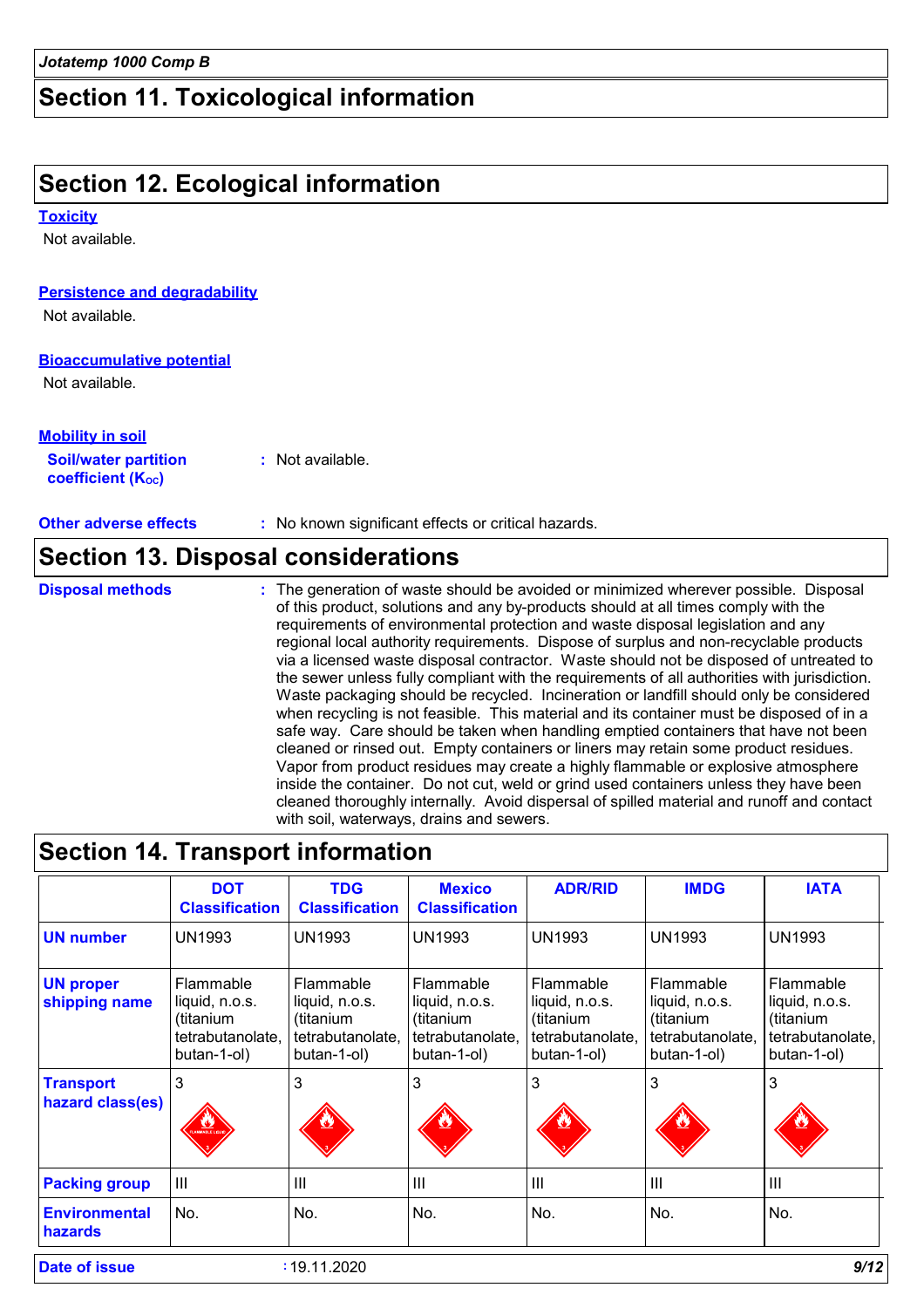### **Section 14. Transport information**

| <b>Additional information</b>                                                                           |     |                                                                                                                                                                                                                                                 |
|---------------------------------------------------------------------------------------------------------|-----|-------------------------------------------------------------------------------------------------------------------------------------------------------------------------------------------------------------------------------------------------|
| <b>DOT Classification</b>                                                                               |     | : This product may be re-classified as "Combustible Liquid," unless transported by vessel<br>or aircraft. Non-bulk packages (less than or equal to 119 gal) of combustible liquids are<br>not regulated as hazardous materials.                 |
| <b>TDG Classification</b>                                                                               |     | : Product classified as per the following sections of the Transportation of Dangerous<br>Goods Regulations: 2.18-2.19 (Class 3).                                                                                                                |
| <b>Mexico Classification</b>                                                                            | t - |                                                                                                                                                                                                                                                 |
| <b>ADR/RID</b>                                                                                          |     | : Tunnel restriction code: (D/E)<br>Hazard identification number: 30                                                                                                                                                                            |
| <b>IMDG</b>                                                                                             |     | : Emergency schedules (EmS): F-E, S-E<br>Marine pollutant: No.                                                                                                                                                                                  |
| <b>IATA</b>                                                                                             |     | $\mathbf{1}$                                                                                                                                                                                                                                    |
|                                                                                                         |     | Special precautions for user : Transport within user's premises: always transport in closed containers that are<br>upright and secure. Ensure that persons transporting the product know what to do in the<br>event of an accident or spillage. |
| <b>Transport in bulk according : Not available.</b><br>to Annex II of MARPOL and<br>the <b>IBC</b> Code |     |                                                                                                                                                                                                                                                 |

## **Section 15. Regulatory information**

| <b>U.S. Federal regulations</b>                                                   | : TSCA 8(a) CDR Exempt/Partial exemption: Not determined                                                                                                                                                                                                                                             |
|-----------------------------------------------------------------------------------|------------------------------------------------------------------------------------------------------------------------------------------------------------------------------------------------------------------------------------------------------------------------------------------------------|
|                                                                                   | United States inventory (TSCA 8b): All components are listed or exempted.                                                                                                                                                                                                                            |
| <b>Clean Air Act Section 112</b><br>(b) Hazardous Air<br><b>Pollutants (HAPS)</b> | : Not listed                                                                                                                                                                                                                                                                                         |
| <b>Clean Air Act Section 602</b><br><b>Class I Substances</b>                     | : Not listed                                                                                                                                                                                                                                                                                         |
| <b>Clean Air Act Section 602</b><br><b>Class II Substances</b>                    | : Not listed                                                                                                                                                                                                                                                                                         |
| <b>DEA List I Chemicals</b><br>(Precursor Chemicals)                              | : Not listed                                                                                                                                                                                                                                                                                         |
| <b>DEA List II Chemicals</b><br><b>(Essential Chemicals)</b>                      | : Not listed                                                                                                                                                                                                                                                                                         |
| <b>SARA 302/304</b>                                                               |                                                                                                                                                                                                                                                                                                      |
| <b>Composition/information on ingredients</b>                                     |                                                                                                                                                                                                                                                                                                      |
| No products were found.                                                           |                                                                                                                                                                                                                                                                                                      |
| <b>SARA 304 RQ</b>                                                                | : Not applicable.                                                                                                                                                                                                                                                                                    |
| <b>SARA 311/312</b>                                                               |                                                                                                                                                                                                                                                                                                      |
| <b>Classification</b>                                                             | : FLAMMABLE LIQUIDS - Category 3<br><b>SKIN IRRITATION - Category 2</b><br>SERIOUS EYE DAMAGE - Category 1<br>SPECIFIC TARGET ORGAN TOXICITY (SINGLE EXPOSURE) (Respiratory tract<br>irritation) - Category 3<br>SPECIFIC TARGET ORGAN TOXICITY (SINGLE EXPOSURE) (Narcotic effects) -<br>Category 3 |
| <b>Composition/information on ingredients</b>                                     |                                                                                                                                                                                                                                                                                                      |
|                                                                                   |                                                                                                                                                                                                                                                                                                      |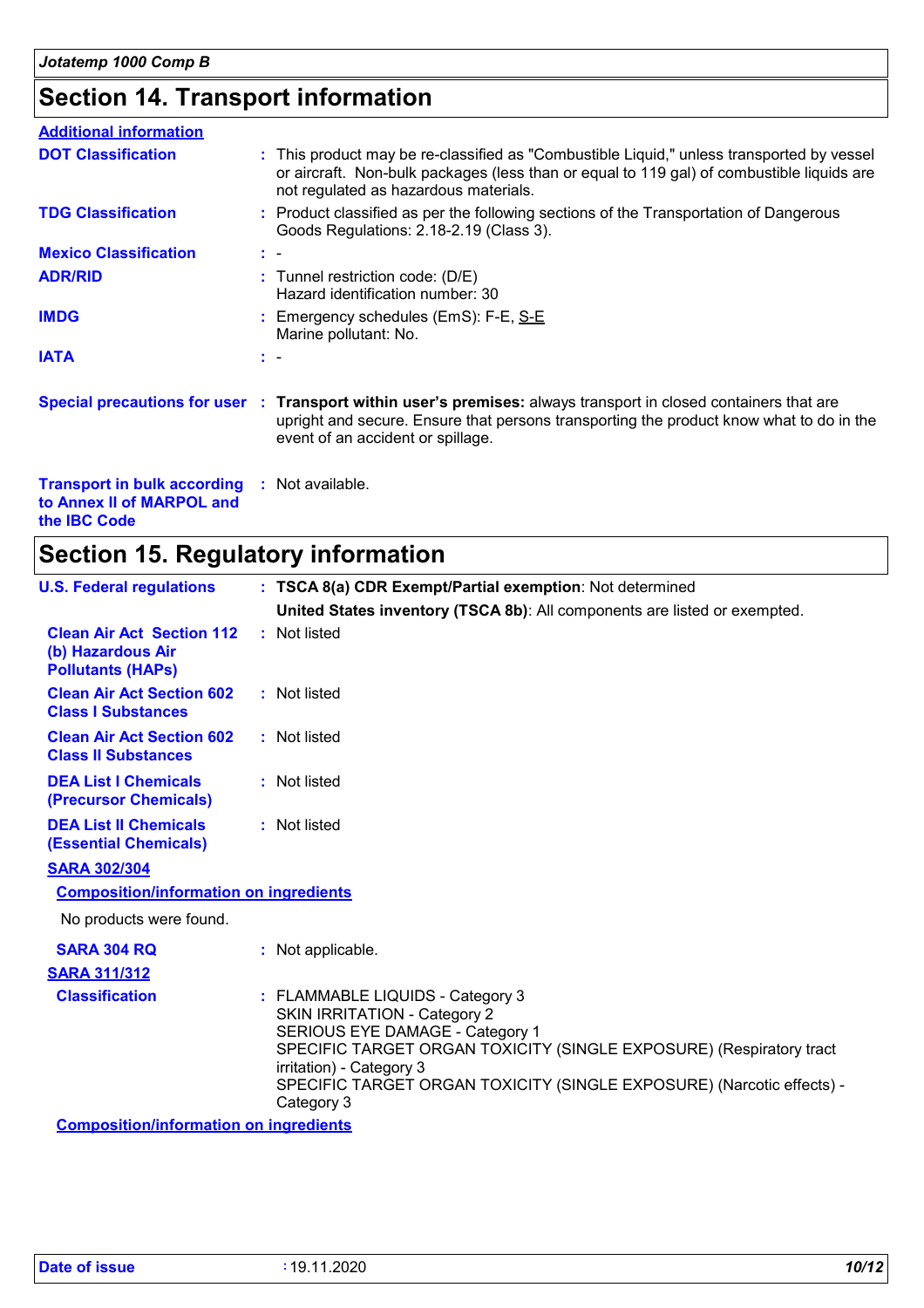### **Section 15. Regulatory information**

| <b>Name</b>                  | %         | <b>Classification</b>                                                                                                                                                                                                                                           |  |
|------------------------------|-----------|-----------------------------------------------------------------------------------------------------------------------------------------------------------------------------------------------------------------------------------------------------------------|--|
| titanium tetrabutanolate     | $\geq 90$ | <b>FLAMMABLE LIQUIDS - Category 3</b><br>SKIN IRRITATION - Category 2<br>SERIOUS EYE DAMAGE - Category 1<br>SPECIFIC TARGET ORGAN TOXICITY (SINGLE EXPOSURE)<br>(Respiratory tract irritation) - Category 3<br>SPECIFIC TARGET ORGAN TOXICITY (SINGLE EXPOSURE) |  |
| titanium tetraisopropanolate | ≤3        | (Narcotic effects) - Category 3<br>FLAMMABLE LIQUIDS - Category 3<br><b>EYE IRRITATION - Category 2A</b><br>SPECIFIC TARGET ORGAN TOXICITY (SINGLE EXPOSURE)<br>(Narcotic effects) - Category 3                                                                 |  |

#### **State regulations**

| <b>Massachusetts</b>       | : None of the components are listed. |
|----------------------------|--------------------------------------|
| <b>New York</b>            | : None of the components are listed. |
| <b>New Jersey</b>          | : None of the components are listed. |
| <b>Pennsylvania</b>        | : None of the components are listed. |
| <b>California Prop. 65</b> |                                      |

This product does not require a Safe Harbor warning under California Prop. 65.

**International regulations**

**Chemical Weapon Convention List Schedules I, II & III Chemicals**

Not listed.

#### **Montreal Protocol**

Not listed.

**Stockholm Convention on Persistent Organic Pollutants** Not listed.

#### **Rotterdam Convention on Prior Informed Consent (PIC)**

Not listed.

**UNECE Aarhus Protocol on POPs and Heavy Metals** Not listed.

#### **International lists**

| <b>Australia</b>         | : Not determined. |
|--------------------------|-------------------|
| Canada                   | : Not determined. |
| China                    | : Not determined. |
| <b>Europe</b>            | : Not determined. |
| <b>Japan</b>             | : Not determined. |
| <b>Malaysia</b>          | : Not determined. |
| <b>New Zealand</b>       | : Not determined. |
| <b>Philippines</b>       | : Not determined. |
| <b>Republic of Korea</b> | : Not determined. |
| <b>Taiwan</b>            | : Not determined. |